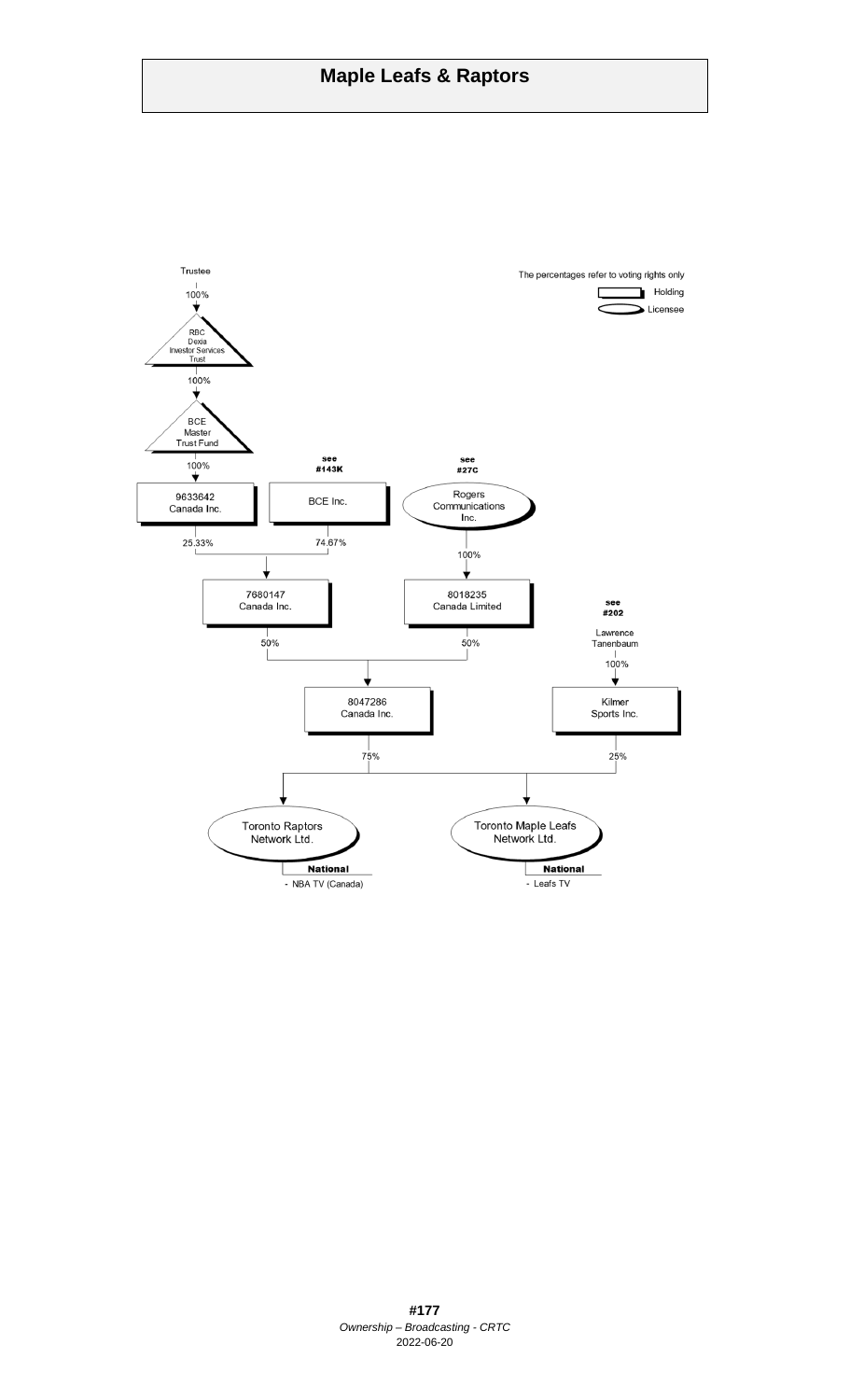# UPDATE

**Update –** 2014-03-12 – the category 2 specialty service known as Mainstream Sports, proposed by Toronto Maple Leafs Network Ltd. and approved in Decision CRTC 2010-395, did not implement within the prescribed deadline.

**Update** – 2015-03-05 – of the shareholding of Gol TV (Canada) Ltd. as per information filed in the 2015 Broadcasting Ownership Information Annual Filing.

**Update –** 2015-08-16 – 2256247 Ontario Limited failed to implement the specialty service Live Music Channel within the prescribed timeframe.

**CRTC 2015-299 –** revocation of the licence issued to Gol TV (Canada) Ltd. for the specialty Category B service Gol TV, effective 31 August 2015.

**Update –** 2016-07-07 – minor change.

**Update –** 2017-01-06 – minor change.

**Update –** 2017-10-26 – shareholding of 7680147 Canada Inc.

**Update –** 2022-06-20 – minor change.

## **NOTICE**

The CRTC ownership charts reflect the transactions approved by the Commission and are based on information supplied by licensees. The CRTC does not assume any responsibility for discrepancies between its charts and data from outside sources or for errors or omissions which they may contain.